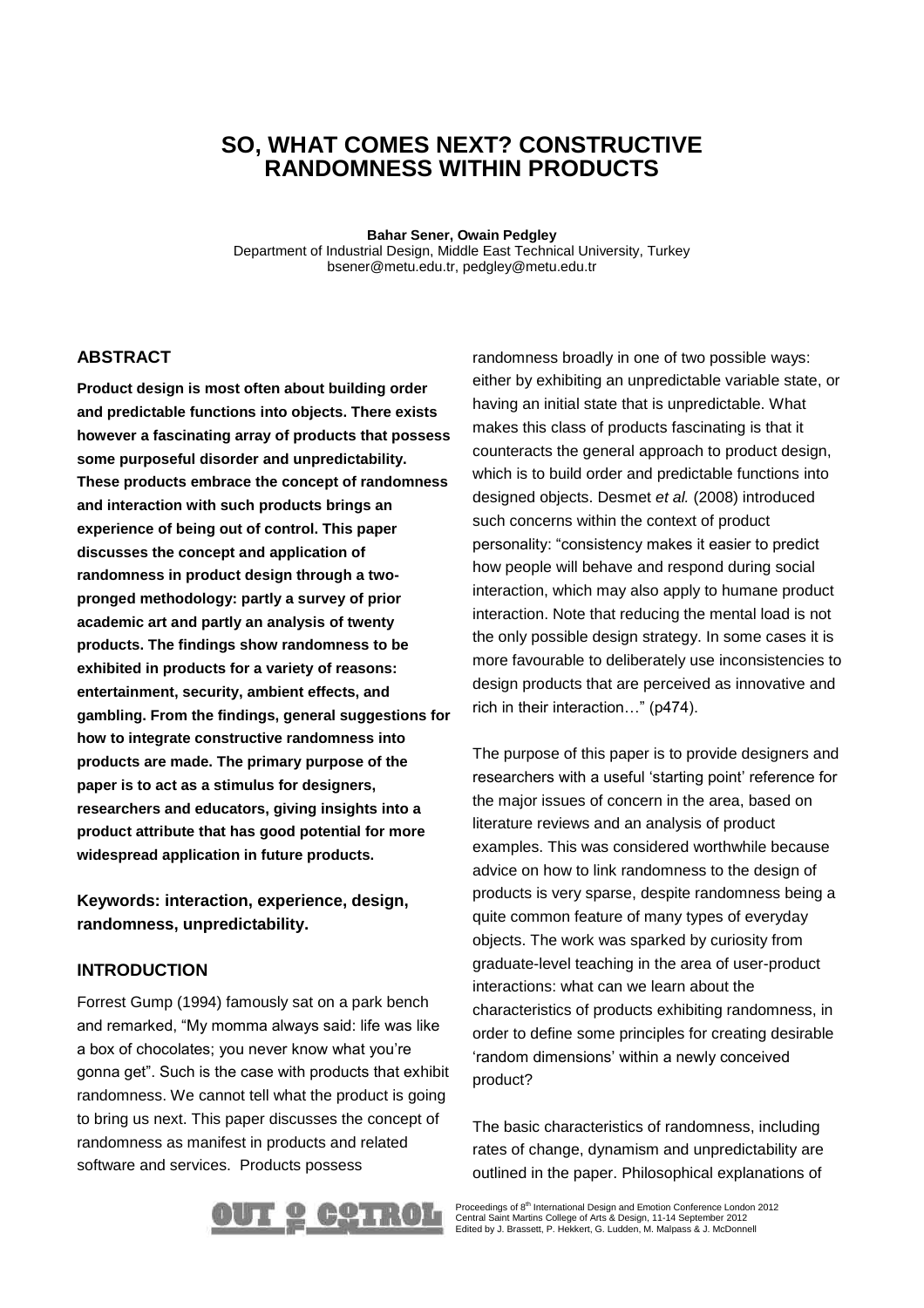randomness drawn from sources outside of design are used to help understand the randomness exhibited by product examples. In one of the few studies of randomness and consumer products, Leong *et al.* (2006) note that randomness exhibited by music playback devices can bring positive or negative connotations depending on context. As will be shown later, this observation is shared by theoreticians and leads to the useful distinction between constructive randomness (generally good) and deconstructive randomness (generally bad). Thus, the focus throughout the paper is to try to expose what designers can do to design for constructive randomness in products.

## **CHARACTERISTICS OF RANDOMNESS**

Eagle (2005) provides a high-level philosophical account dispelling some arguably mistaken views on what randomness is, and what we mean if we say that 'randomness is unpredictability'. Randomness is said to be present if there is no way to predict the occurrence, value, state, etc. of something. Concomitantly, something is not considered random if the governing rules and constraints (patterns) for occurrences, values, states etc. are known and can be used to predict outcomes. Most times, we do not know or cannot decipher such rules, so that the unpredictability appears to be random. Dembski (1991) posits that "without patterns, objects are just objects, not random objects." In other words, a lack of pattern is a key property of random phenomena, and such patterns are recognized through the peculiarities of human perception and cognition. We may conclude that an event experienced is seemingly random, because we are ignorant of the underlying rules that determine the variability. These issues have been grappled for eons, and are well known to have occupied the minds of Greek philosophers. Most importantly, it is a person's *perception* of randomness that is a central point here (Frigg, 2004), and one that will be revisited throughout the paper. Other people, for example the makers of products, may be privy to explanations of the changeable or uncertain states and be able to correctly predict what comes next. For example, there are many algorithms (based on arithmetic or cellular automation) that can generate pseudorandom numbers. If the 'seed state' and the algorithm used are known, the behaviour of the

system can be predicted.

A useful distinction accompanying the concept of randomness is that of *process* and *product*  randomness (Dembski, 1991; Earman, 1986). We may also refer to these as randomness *cause* and randomness *outcome* or *effect*. The distinctions are as follows.

- Randomness in process / cause. Operating without definable principles or which cannot be adequately modelled.
- Randomness in product / outcome / effect. Reliant on interpretation by an observer, who can discern no underlying pattern.

Frigg (2004:24) reminds us that process and product randomness need not be bound by a causal relationship, nor is it obligatory for the presence of randomness to be shared by both process and outcome: "so-called 'random number generators' in digital computers… are programs that are set up in a way that the sequences that they produce look random, but all the program performs are simple arithmetical manipulations of numbers which do not involve any stochastic element."

A common approach to describing and understanding randomness is to take a perspective of probability and chance. Devices for creating chance include lots, spinners, dice and lotteries. Chance was especially important in primitive societies for three basic reasons, "to ensure fairness, to prevent dissension, and to acquire divine direction" (Bennett, 1998:12). In other words, taking away controlling influences of human intervention. Bennett argues that the key to understanding and predicting random events to some degree of success is to examine whether a series of random outcomes demonstrate a *sequence*. For Dembski (1991), the test is to see if random events (sequences) fail to be described through statistical tests or short verbal descriptions. Dembski explains that the most apparently random sequences are those for which "After repeated attempts you find you cannot describe the sequence any better than the sequence describes itself. Hence you conclude that it is a genuinely random sequence" (p34). A simple example is as follows, where two lots of forty coin flips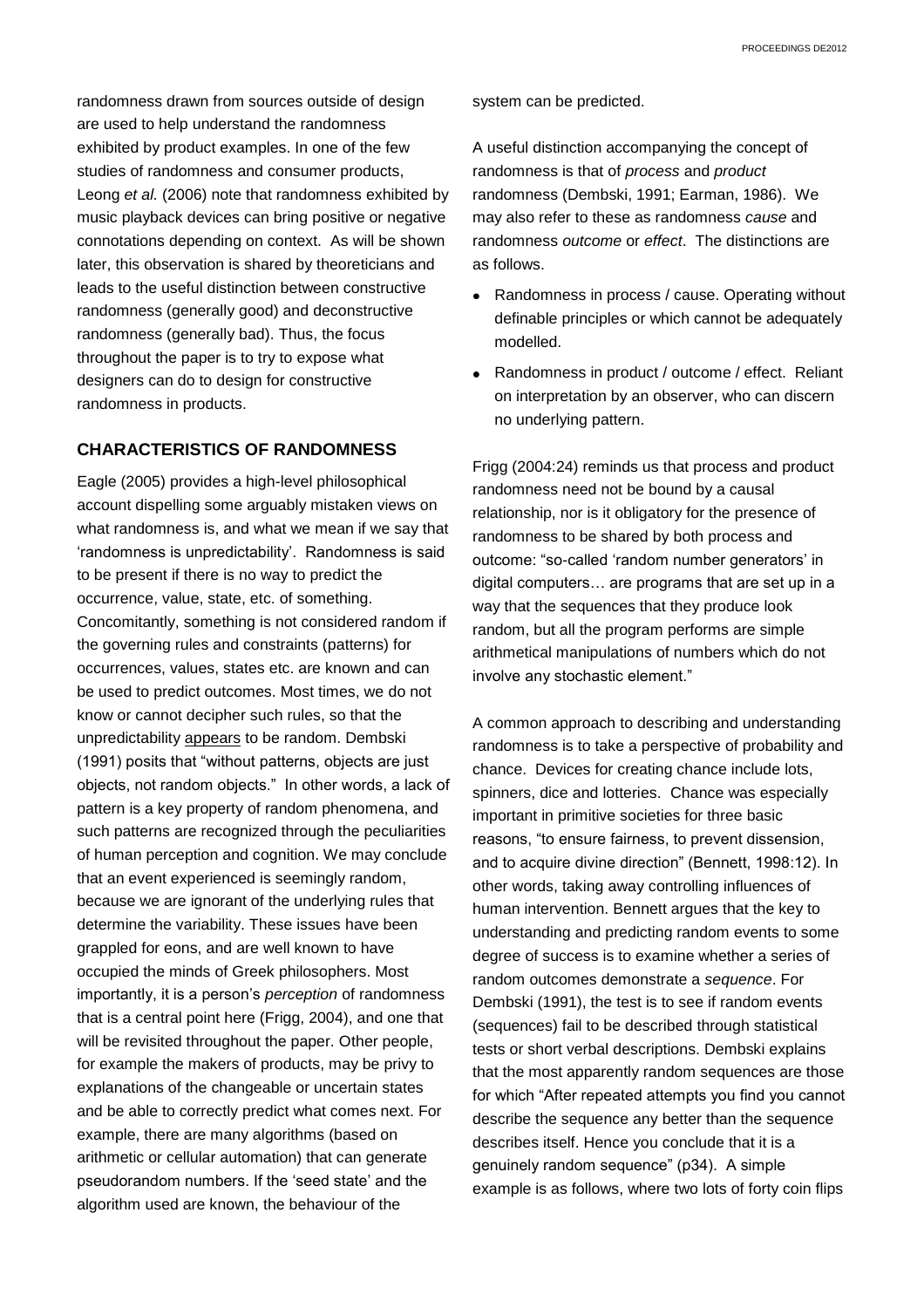result in the following two sequences  $(1 = head, 0 =$ tail).

Sequence 1 =

# 1111111111111111111111111111111111111111 Sequence 2 =

1010110011110111001001101111000010101110

Sequence 1 can be given the short verbal description 'repeat '1' forty times'. Its simplicity suggests to us it is very probably not a sequence arising from a random process. Sequence 2 apparently has no shorter verbal description than the sequence itself, which suggests to us it is very probably a sequence arising from a random process. Incidentally, sequence 2 is the result of an actual sequence of forty fair coin flips. A crucial point here is that we are less inclined to believe that something is the result of a random process if the probability of the sequence occurring is very slim. In the case of coin flipping, we are easily misled into thinking that sequence 1 is less likely to occur than sequence 2. As a chain of 40 individual steps, both have an equal probability of occurring -  $(1/2)^{40}$  (approximately one in one million million chance) – and thus both can be valid outcomes of a random process.

From a product design perspective, if '1s' and '0s' represent changes in state of some element of a product, clearly sequence 1 would be static and uninspiring, whilst sequence 2 would be dynamic but tedious. We would feel that a product purported to exhibit randomness but which delivered a static outcome would be a fraud. So it is most important for product design that randomness is exhibited as *changeability* or *avoidance of repetition*. For the former point, if we take the coin flips example, we can say that of the  $(1/2)^{40}$  possible outcomes, the vast majority include changes of state in the 40-event sequence, rather than long stretches of continual states. So the experience of the user will mostly be variability. However, the variability will indeed be limited to just two states, '1' and '0'. Thus to heighten the possibility of changeability, and to realize an engaging level of randomness in a product, we should have a larger number of possible states than just two*.* Of course, if there are a large number of possible states, with a very high frequency of change, user experiences become chaotic. So we may say that a

middle ground in unpredictability is likely to be most relevant in the design of products exhibiting randomness.

Three further concepts tying randomness to product design are now shortly mentioned: bounded randomness, controlling influences and pseudorandomness.

#### *BOUNDED RANDOMNESS*

This is the term used to describe randomness that occurs within a limited set of definable possibilities. For example, games of chance involving simple gaming devices (coin, dice) are a good example of bounded randomness. The number of possible outcomes is very slim: two for a coin, six for a dice. We are more likely to get lucky in correctly predicting what will come next where very simple probability models are involved. Thus the excitement attached to product randomness is not really maintained in highly bounded situations (as represented by the tossed coin sequences 1 and 2).

### *CONTROLLING INFLUENCES*

There may be physical influences on the outcome of random processes, giving distance of the end outcome from human intervention. For example, in a roulette wheel, such as found at a casino, the behaviour is very sensitive to initial conditions (studied in chaos theory) in which the wheel and ball are impacted and set in motion. With such circumstances, players have greater confidence that the outcome of the process has not been unfairly manipulated or rigged. This idea of removing control from people is an important qualitative aspect of randomness as applied to product design.

#### *PSEUDO-RANDOMNESS*

An unpredictable experience from a product, for example not knowing the flavour of a chewing gum before opening the wrapper, may not necessarily be anything random. For instance, all of the packages sent to a shop may contain melon. Labelling the package as 'unknown' merely gives ambiguity to the customer; the manufacturer may be fully in control and used no random assignments at all. In such cases, it is said that there is the presence of pseudorandomness. The experience of the end user can be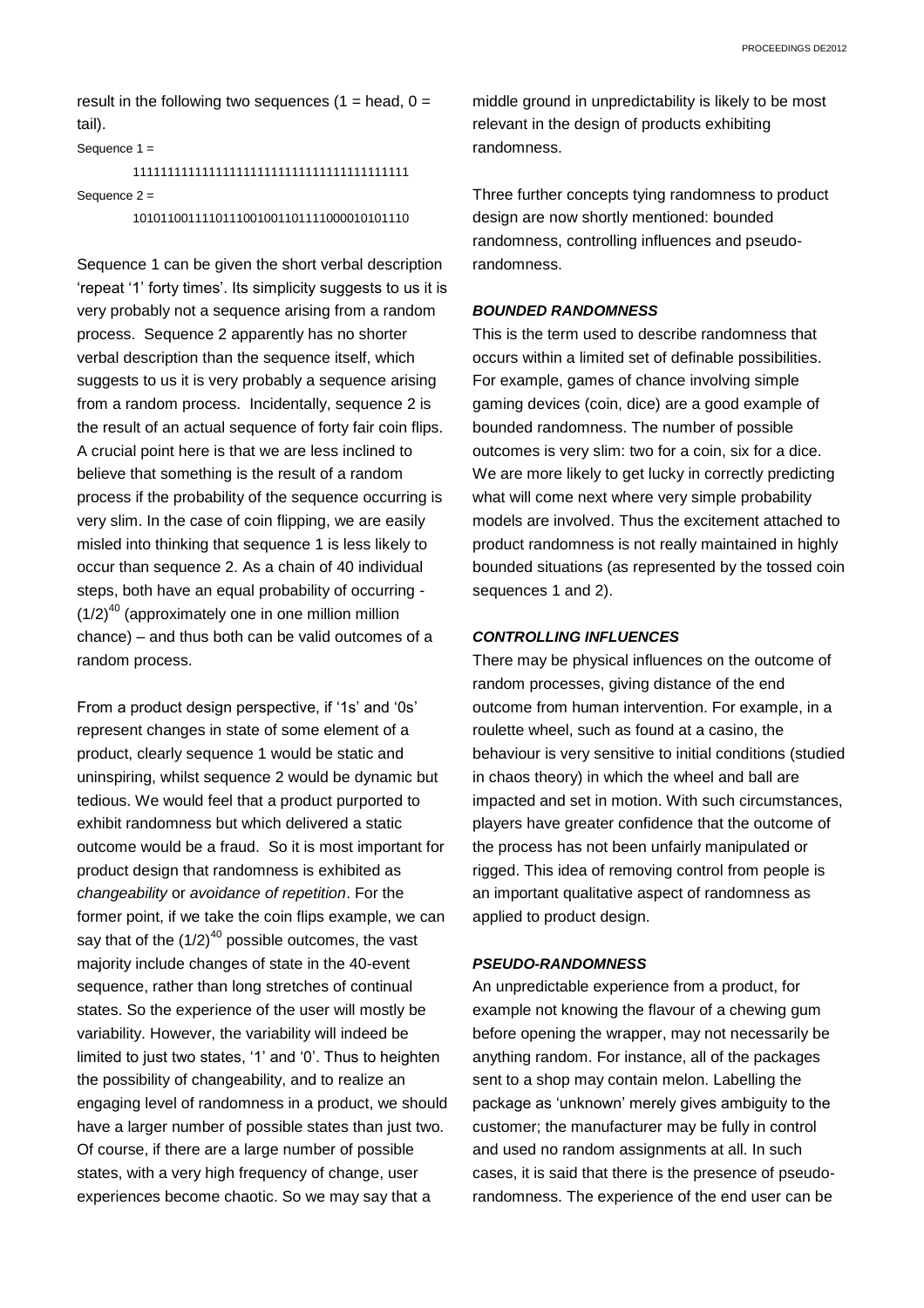contrasted with the principles of production used by the manufacturer, to determine if pseudo-randomness is a valid option for a new product.

# **CONSTRUCTIVE AND DECONSTRUCTIVE RANDOMNESS IN USER-PRODUCT INTERACTION**

Now that some of the basic principles of randomness have been established, attention can be turned to ways in which randomness might conceivably arise within products (or people's interactions with products more specifically). Randomness implies some continual change in state, in a product, or an unpredictable influence on the initial state of a product. Randomness can manifest in the materiality of an object (e.g. a random surface texture), in its utility (e.g. having a shuffle mode) or in user-product interaction (e.g. pressing a button without knowing exactly the outcome or effect). For user-product interaction, erratic behaviour is clearly not desirable in many circumstances. It is therefore crucial to properly

examine contexts when assessing the appropriateness of including a random factor in products. For example, randomly functioning washing machines and randomly dispensing cash machines have only comical value, but random image projections and random web page generators do have clear uses. Designing for randomness has overlaps with designing for serendipity, since both include instances of chance: "chance leads to the possibility of new behaviors, new patterns, new ideas, and new structures. It allows people to change their behaviour in response to a context, in the moment, however fleeting" (Danzico, 2010). Similarly, designing for randomness can be one approach to offering users a design that has no fixed state or configuration, promoting a personal and playful exploration by users (McCarthy & Wright, 2004). In combination, these various points lead to the notion of 'constructive randomness' and 'deconstructive randomness' within products, as shown in Table 1.

|                  | <b>Constructive Randomness</b>               | <b>Deconstructive Randomness</b>                |  |
|------------------|----------------------------------------------|-------------------------------------------------|--|
| Keywords         | Variability, flow, dynamism                  | Chaos, disorder, confusion                      |  |
| User Affectation | Positive                                     | Negative                                        |  |
| User Experience  | Curiosity, refreshing, engaging, surprising, | Frustration, distracting, off-putting, jarring, |  |
|                  | serendipitous.                               | irritating.                                     |  |
|                  | Excitement of the unknown.                   | Overburdened because of the unknown.            |  |
|                  | Pleasantly out of control.                   | Unpleasantly out of control.                    |  |

*Table 1: Characterization of constructive and deconstructive randomness*

# **EXAMPLES OF PRODUCTS EXHIBITING RANDOMNESS**

There exist many intriguing products, across product sectors, which are built on the integration of randomness. In other words, they have designed-in disorder. Table 2 provides a gallery of twenty products exhibiting randomness. They were chosen to show a wide range of applications, including electronic products, software, food, games, toys and manufacturing. Randomness in materiality, utility and interaction are all represented. Twenty was deemed a sufficient quantity of products to allow a reasonably deep analysis of the randomness characteristics and to identify some commonalities (see section 5).

It will be appreciated that the extent of the randomness varies across these products. It can be either (i) the essence or the main reason for existence and hence the desirability of the product, or (ii) provided as a feature of the product, but does not define its raison d'etre.

# **SUGGESTIONS FOR INTEGRATING CONSTRUCTIVE RANDOMNESS INTO PRODUCTS**

In this section, suggestions for integrating constructive randomness into products are theorized based on an analysis of the randomness characteristics of the products presented in Table 2. The points raised can be used to help conceive plausible new products for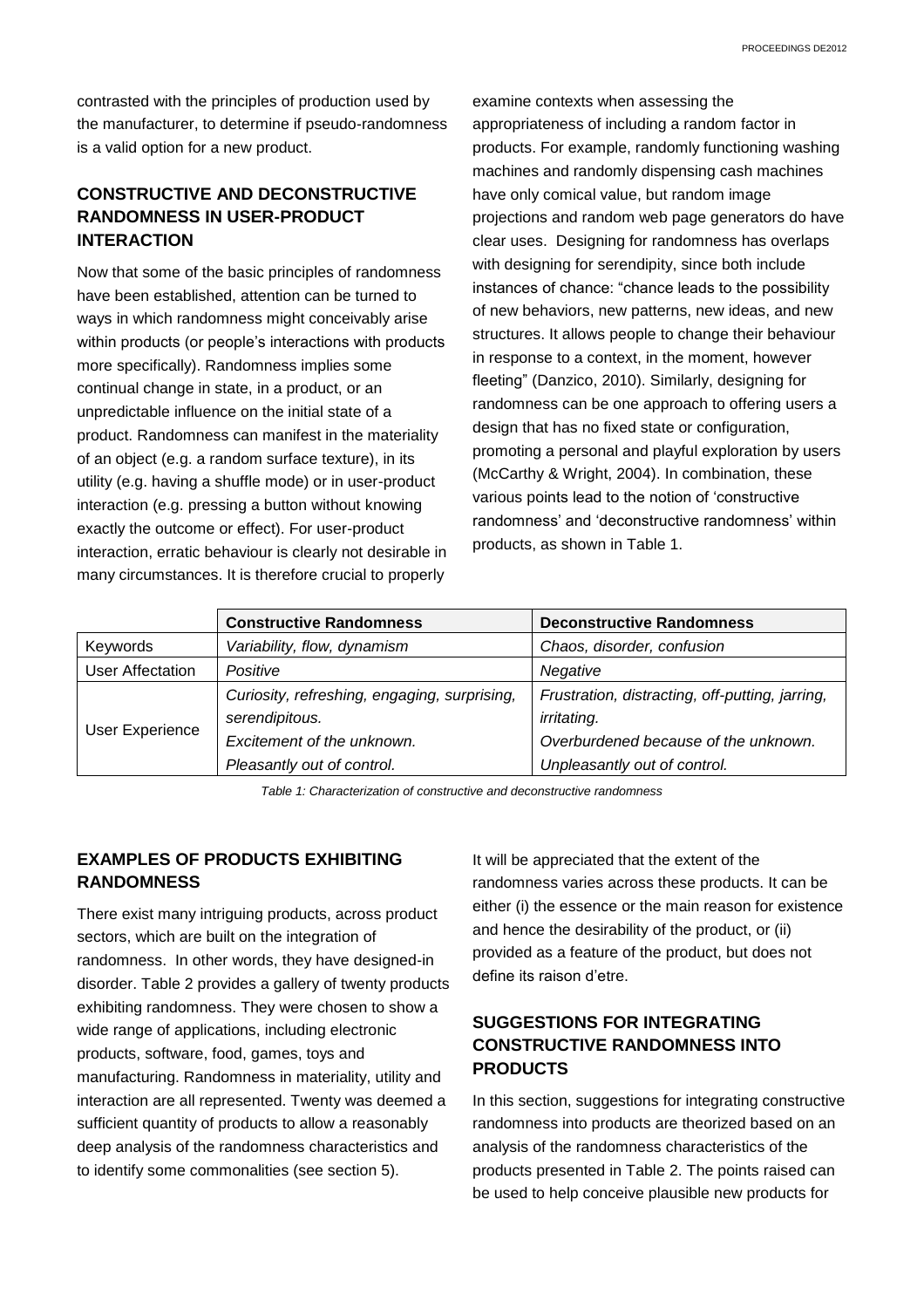which randomness is an important and desirable attribute. The analysis involved an examination of three dimensions: (i) the generator of the randomness  $(G1 = software algorithms, G2 = laws of physics, G3 =$ packaging / distribution, G4 = mathematical possibilities); (ii) whether a random event must be triggered manually through interaction or if it is

continuously offered without interaction (I1 = interaction,  $I2 =$  without interaction); and (iii) the primary reason for the inclusion of randomness ( $R1 =$ fun / entertainment / games,  $R2$  = security,  $R3$  = ambient effects, R4 = gambling). The results of the analysis are presented in Table 3.

| <b>Product Sector</b><br><b>Product Name</b>  | Image                                              | <b>Extent of Randomness</b><br><b>Description of Random Outcome</b> |  |  |
|-----------------------------------------------|----------------------------------------------------|---------------------------------------------------------------------|--|--|
| Electronic product<br>iPod Shuffle            | <b>FEATURE</b><br>Varied audio track playing order |                                                                     |  |  |
| Electronic product<br>Mains outlet switcher   |                                                    | <b>MAIN REASON</b><br>Varied on-off supply of electricity           |  |  |
| Electronic product<br>Lava Lamp               |                                                    | <b>MAIN REASON</b><br>Varied light and physical movement            |  |  |
| Electronic product<br><b>Projection Clock</b> |                                                    | <b>MAIN REASON</b><br>Varied light colour                           |  |  |
| Electronic product<br>Security Key            | 159 759.                                           | <b>MAIN REASON</b><br>Varied passwords                              |  |  |
| Software<br><b>Wallpaper Changer</b>          |                                                    | <b>FEATURE</b><br>Varied background images                          |  |  |
| Software<br>PowerPoint                        | Random                                             | <b>FEATURE</b><br>Varied transition between slides                  |  |  |
| Software (Web)<br>Wikipedia                   | WIKIPEDIA<br>The Free Encyclopedia                 | <b>FEATURE</b><br>Varied encyclopedia entries                       |  |  |
| Software (Web)<br>Garanti Bank                | Garanti                                            | <b>FEATURE</b><br>Varied PIN code sent to mobile telephone          |  |  |
| Software (Web)<br><b>SkypeMe</b>              |                                                    | <b>FEATURE</b><br>Varied connection to Skype members                |  |  |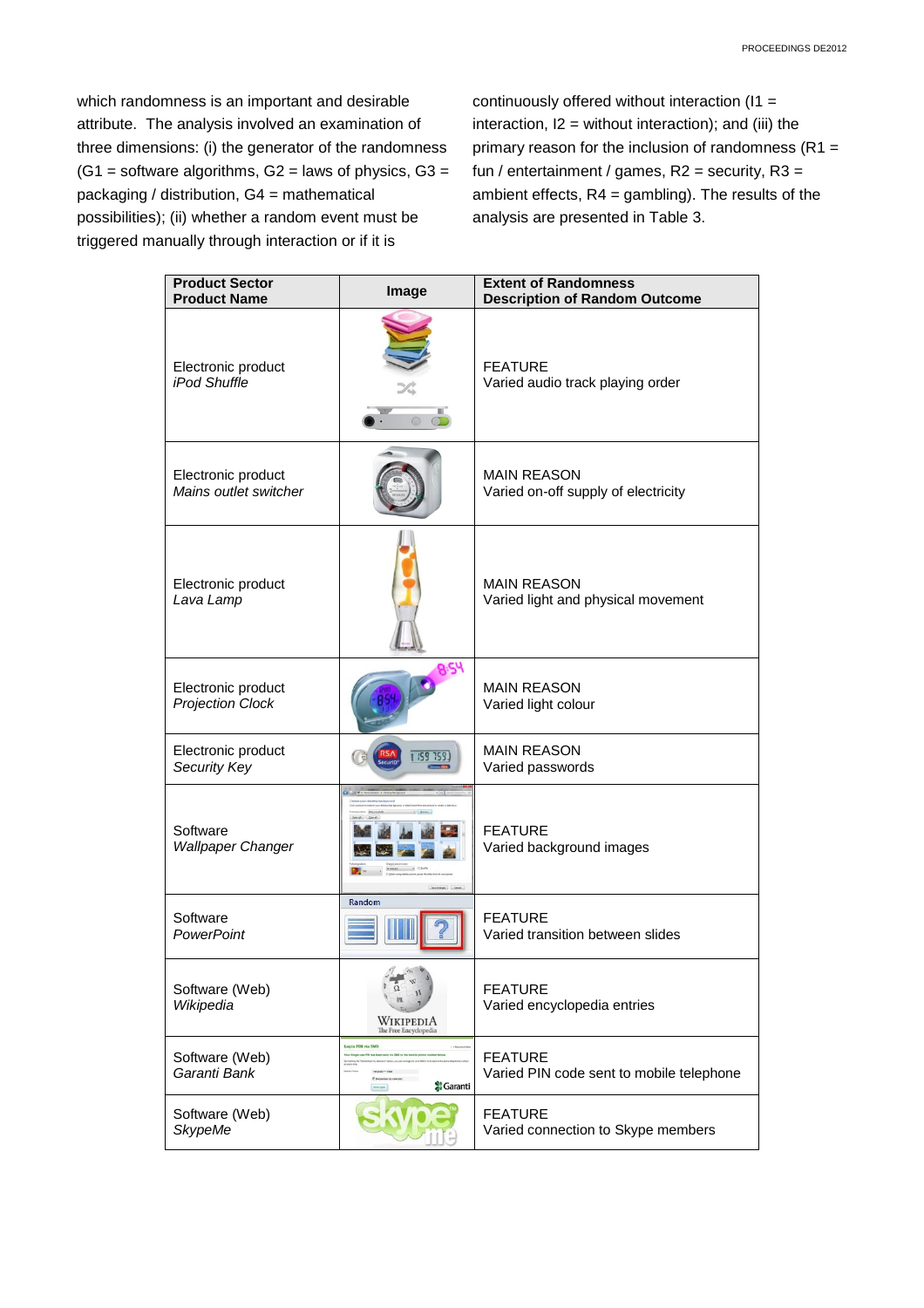| Food<br><b>Kinder Surprise</b>                    | <b>MAIN REASON</b><br>Varied novelty toys                            |
|---------------------------------------------------|----------------------------------------------------------------------|
| Food<br>Cadbury Revels                            | <b>MAIN REASON</b><br>Varied tastes, smells, textures,<br>appearance |
| Game<br><b>Top Trumps</b>                         | <b>MAIN REASON</b><br>Varied shuffle position of cards               |
| Game<br>Roulette Wheel                            | <b>MAIN REASON</b><br>Varied wheel-ball locations                    |
| Game<br>Lottery Ticket                            | <b>MAIN REASON</b><br>Varied numbers                                 |
| Game<br>Monopoly (Dice)                           | <b>MAIN REASON</b><br>Varied performance in game                     |
| Toy<br>Kaleidoscope                               | <b>MAIN REASON</b><br>Varied visual effects                          |
| Toy<br>Speaking Telephone                         | <b>MAIN REASON</b><br>Varied musical and visual feedback             |
| Furniture<br>Vectric CNC machining                | <b>FEATURE</b><br>Varied surface patterns and finishes               |
| Furniture<br>Peter Traag Sponge<br>Chair for Edra | <b>FEATURE</b><br>Varied upholstery folds                            |

*Table 2: Gallery of twenty products exhibiting randomness*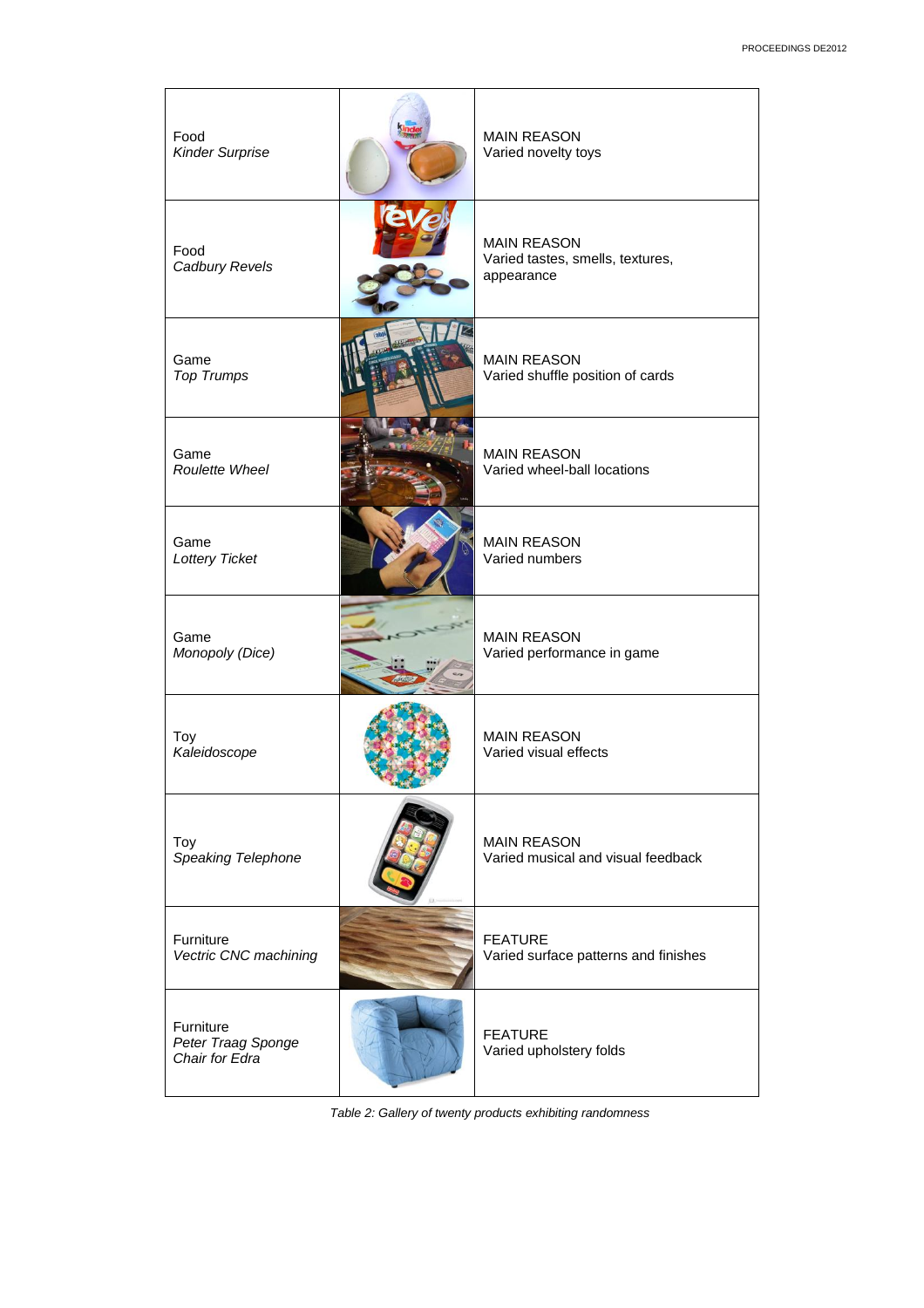#### *GENERATOR OF RANDOMNESS*

It can be seen from Table 3 that software algorithms are the dominant cause of randomness not only for desktop and web-based software but also for artefacts such as toys and electronic products. Microprocessors deliver randomness in a very efficient manner and can be coupled to a wide variety of product functions and features. Furthermore, as seen in the case of Vectric

CNC machining, software algorithms can also be used in the creation of a product, to create unique aesthetic qualities that become part of the product's materiality. For lottery tickets, it is usually possible to request a machine-filled ticket rather than filling in the lottery numbers by hand.

| <b>Sector</b>             | <b>Product</b>                      | <b>Generator</b> | <b>Interaction</b> | Reason         |
|---------------------------|-------------------------------------|------------------|--------------------|----------------|
| <b>Electronic Product</b> | iPod Shuffle                        | G <sub>1</sub>   | 12                 | R <sub>1</sub> |
| Electronic Product        | <b>Mains Outlet Switcher</b>        | G <sub>1</sub>   | 12                 | R <sub>2</sub> |
| <b>Electronic Product</b> | Lava Lamp                           | G <sub>2</sub>   | 12                 | R <sub>3</sub> |
| <b>Electronic Product</b> | <b>Projection Clock</b>             | G <sub>1</sub>   | $\vert$ 1          | R <sub>3</sub> |
| <b>Electronic Product</b> | Security Key                        | G <sub>1</sub>   | $\mathsf{I}$       | R <sub>2</sub> |
| Software                  | <b>Wallpaper Changer</b>            | G <sub>1</sub>   | 12                 | R <sub>3</sub> |
| Software                  | PowerPoint                          | G <sub>1</sub>   | 12                 | R <sub>3</sub> |
| Software (Web)            | Wikipedia                           | G <sub>1</sub>   | $\mathsf{I}$       | R <sub>1</sub> |
| Software (Web)            | Garanti Bank                        | G <sub>1</sub>   | $\mathsf{I}$       | R <sub>2</sub> |
| Software (Web)            | Skypeme                             | G <sub>1</sub>   | $\vert$ 1          | R <sub>1</sub> |
| Food                      | <b>Kinder Surprise</b>              | G <sub>3</sub>   | $\mathsf{I}$       | R <sub>1</sub> |
| Food                      | Cadbury Revels                      | G <sub>3</sub>   | $\vert$ 1          | R <sub>1</sub> |
| Game                      | Top Trumps (Card Shuffling)         | G <sub>4</sub>   | $\vert$ 1          | R <sub>1</sub> |
| Game                      | Casino (Roulette Wheel)             | $G2 + G4$        | $\vert$ 1          | R <sub>4</sub> |
| Game                      | <b>Lottery Ticket</b>               | $G1 + G4$        | $\mathsf{I}$       | R <sub>4</sub> |
| Game                      | Monopoly (Dice)                     | $G2 + G4$        | $\vert$ 1          | R <sub>1</sub> |
| Toy                       | Kaleidoscope                        | G <sub>2</sub>   | $\vert$ 1          | R <sub>1</sub> |
| Toy                       | Speaking Telephone                  | G <sub>1</sub>   | 11                 | R <sub>1</sub> |
| Furniture                 | Vectric CNC Machining               | G <sub>1</sub>   | 12                 | R <sub>1</sub> |
| Furniture                 | Peter Traag's Sponge Chair for Edra | G <sub>2</sub>   | $\vert$ 1          | R <sub>1</sub> |

*Table 3: Analysis of randomness dimensions.*

Laws of physics and the generation of randomness through constraints in the physical world are also represented in Table 3. A lava lamp relies on laws of thermodynamics and gravity, whereas a kaleidoscope relies on laws of gravity coupled to mirror reflections. For the Sponge Chair for Edra, the randomness in the surface material qualities arises because of a freeflowing folded approach to upholstery. Dice and roulette wheels make use of physical collisions as well as gravity to achieve a random outcome, and the use of labelling restricts the possible outcomes to certain mathematical possibilities. Finally, randomness for Kinder Surprise and Cadbury Revels is achieved via the packaging process (in the factory) and the distribution process (from factory to warehouse to retailer to consumer). To the consumer, the outcome is like a lottery. Such randomness in these foods is

allied to concealment and can be used to entice people to purchase in greater volumes by, for example, hiding bank notes in crisp packets or issuing special 'golden tickets' inside Wonka Bars (Dahl, 1964).

# *PRESENCE OF INTERACTION TO ACHIEVE RANDOM OUTCOME*

Table 3 reveals that the majority of the analyzed products require manual interaction for the random event or phenomenon to be triggered. That is, for the majority of the listed products in Table 3, the decision to experience randomness, and the time at which it is experienced, is firmly within the control of the user, even through the random outcome is not. Only a few of the products offer a form of continual randomness without the necessity of interaction. Products falling into this latter group were all (except one) driven by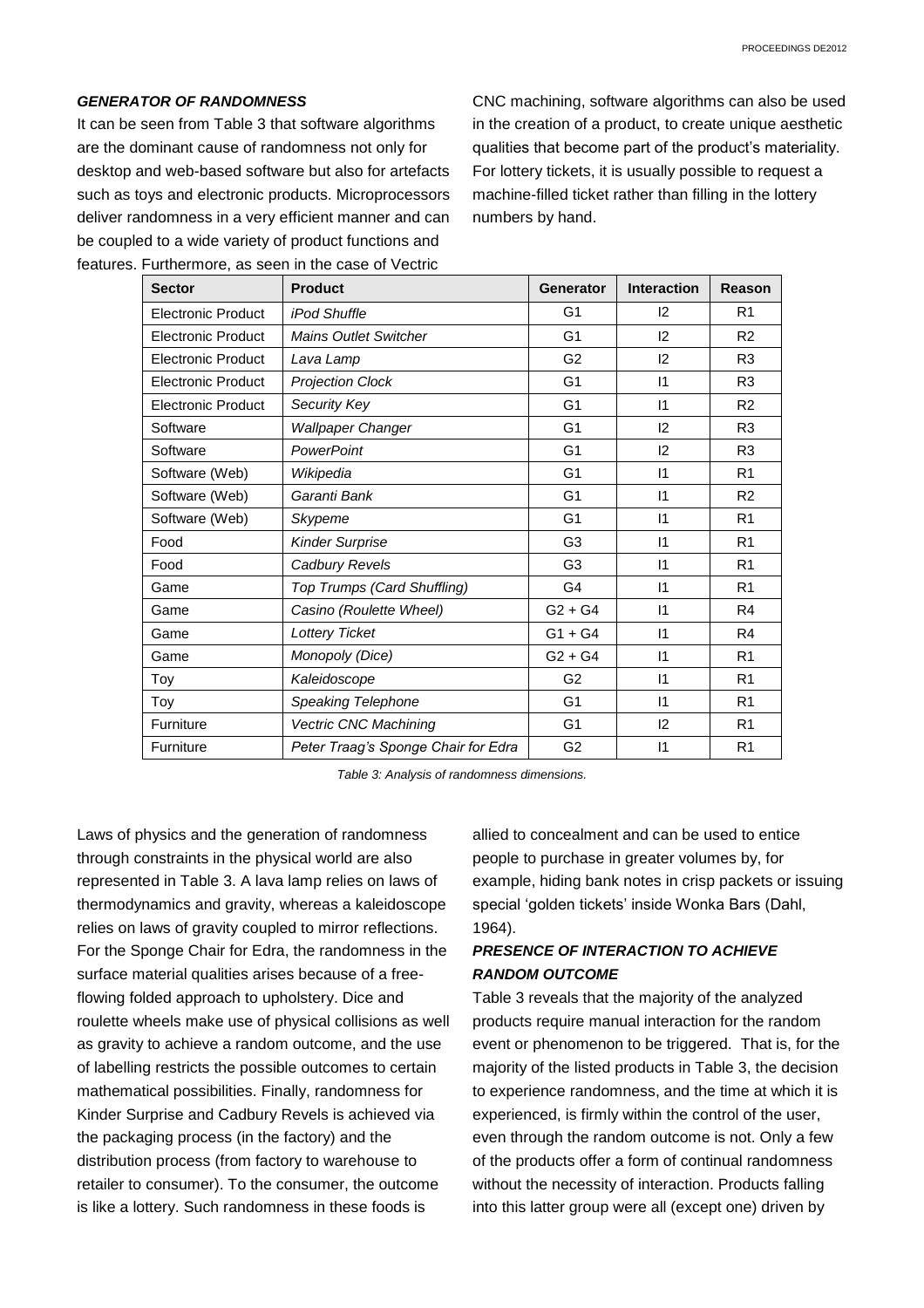software algorithm randomness: iPod Shuffle, mains outlet switcher, wallpaper changer, PowerPoint transitions, and Vectric CNC machining. We also see randomness exhibited in many websites, without the necessity of user intervention, for example in changing home-page images to create a fresh and renewed outlook. The notable exception in Table 3 is the lava lamp, which offers non-interactional randomness but based on laws of physics rather than software algorithms.

## *PRIMARY REASON FOR INCLUSION OF RANDOMNESS*

This section discusses the four primary reasons for inclusion of randomness within the products listed in Table 3. It attempts to provide a greater depth of characterization than the 'computational purposes' and 'artistic purposes' posited by Leong *et al.* (2006).

#### **Fun / entertainment / games**

The majority of the analysed products fall into this category. The original Apple iPod Shuffle was accompanied by the marketing slogan "random is the new order" (Wikipedia, 2012). It emphasized that it could be hip to step out of line; that we could be just as entertained by being out of control as being in control of music playback. The enjoyment and fun aspect is strong in the products of this category. Wikipedia's random entry function takes the user on a discovery of unexpected knowledge, becoming filled with trivia. Similarly, the SkypeMe function within Skype allows access to random new contacts (although the function as now been removed from Skype because of user confusions and reservations). Consumption of Kinder Surprise and Cadbury Revels is about enjoyment of the unknown, of anticipation, either with the chocolate itself, or the toy contained inside the chocolate.

In shuffle card games (e.g. Top Trumps, Old Maid) and dice throwing games (e.g. Monopoly, Risk), the factor of chance provides the essence of intrigue and engagement necessary to play the game. In a Kaleidoscope, it is the motivation to create and view endlessly different patterns that is the reason for including randomness, whilst for a speaking telephone a toddler can enjoy guessing what might be next and repeating the spoken phrase. The last two products of

Table 3, Vectric CNC machining and the Sponge Chair for Edra, are both the result of an unpredictable processes that adds value to the surface qualities of a product and delivers unique aesthetics.

## **Security**

The mains outlet switcher is a product that can turn a mains electricity outlet socket on and off at different times. At night time, if connected to a light, an unoccupied house can appear to be occupied and thus deter any potential burglars. The security key product generates random numbers, which when combined with a user's own (fixed) PIN number, can allow access to any secured product or system, such as a locked room, a computer, a server etc. Similarly, the Internet banking system provided by Garanti Bank (Turkey) involves the transmission of a one-time alphanumeric passcode to the user's mobile telephone, which acts as an additional layer of security on top of customer numbers, PINs etc.

#### **Ambient effects**

The lava lamp, projection clock, wallpaper changer and PowerPoint transitions all include randomness to achieve an ambient effect. It is noticeable that for all of these, only the visual sense is affected. The colourfulness, visual dynamism or visual interest of the ambient effect is what draws our attention and might affect our mood. Versions of these products not incorporating randomness exist (or in some cases the randomness can be turned off), but the addition of randomness provides a sense of intrigue and freshness. These feelings are not universally experienced, of course. In the case of random PowerPoint transitions (interestingly a function removed from the latest version of the software), it may have negative connotations such as indecisive, attention seeking, distractive and unprofessional.

### **Gambling**

The product examples falling into the category of gambling (i.e. Casino roulette wheel and lottery ticket) have strong crossovers with the attributes of card and dice games reliant on the randomness associated with chance. The intrigue and engagement are both present. However, the reliance on external factors to generate random outcomes brings a higher level of